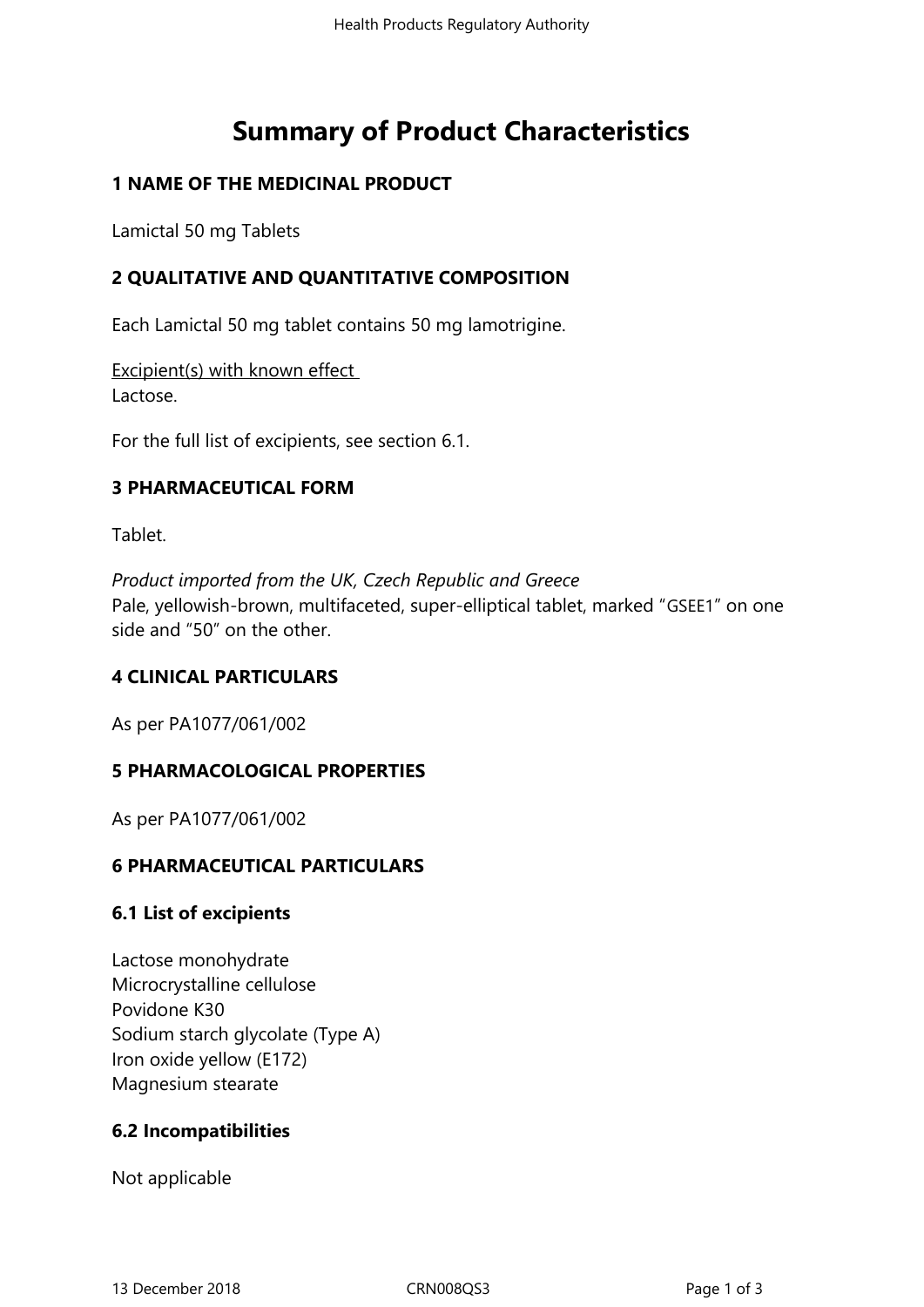## **6.3 Shelf life**

The shelf-life expiry date of this product shall be the date shown on the container and outer package of the product on the market in the country of origin.

## **6.4 Special precautions for storage**

This medicinal product does not require any special storage conditions.

## **6.5 Nature and contents of container**

*Product imported from UK and Czech Republic*  PVC/Aluminium foil blister. Each pack contains 56 tablets.

*Product imported from Greece*  Blisters of 60 tablets.

Not all pack sizes may be marketed.

# **6.6 Special precautions for disposal of a used medicinal product or waste materials derived from such medicinal product and other handling of the product**

## **6.6 Special precautions for disposal**

No special requirements for disposal.

## **7 PARALLEL PRODUCT AUTHORISATION HOLDER**

PCO Manufacturing Unit 10, Ashbourne Business Park Rath Ashbourne Co. Meath Ireland

## **8 PARALLEL PRODUCT AUTHORISATION NUMBER**

PPA0465/092/012

## **9 DATE OF FIRST AUTHORISATION/RENEWAL OF THE AUTHORISATION**

Date of first authorisation: 09th May 2014